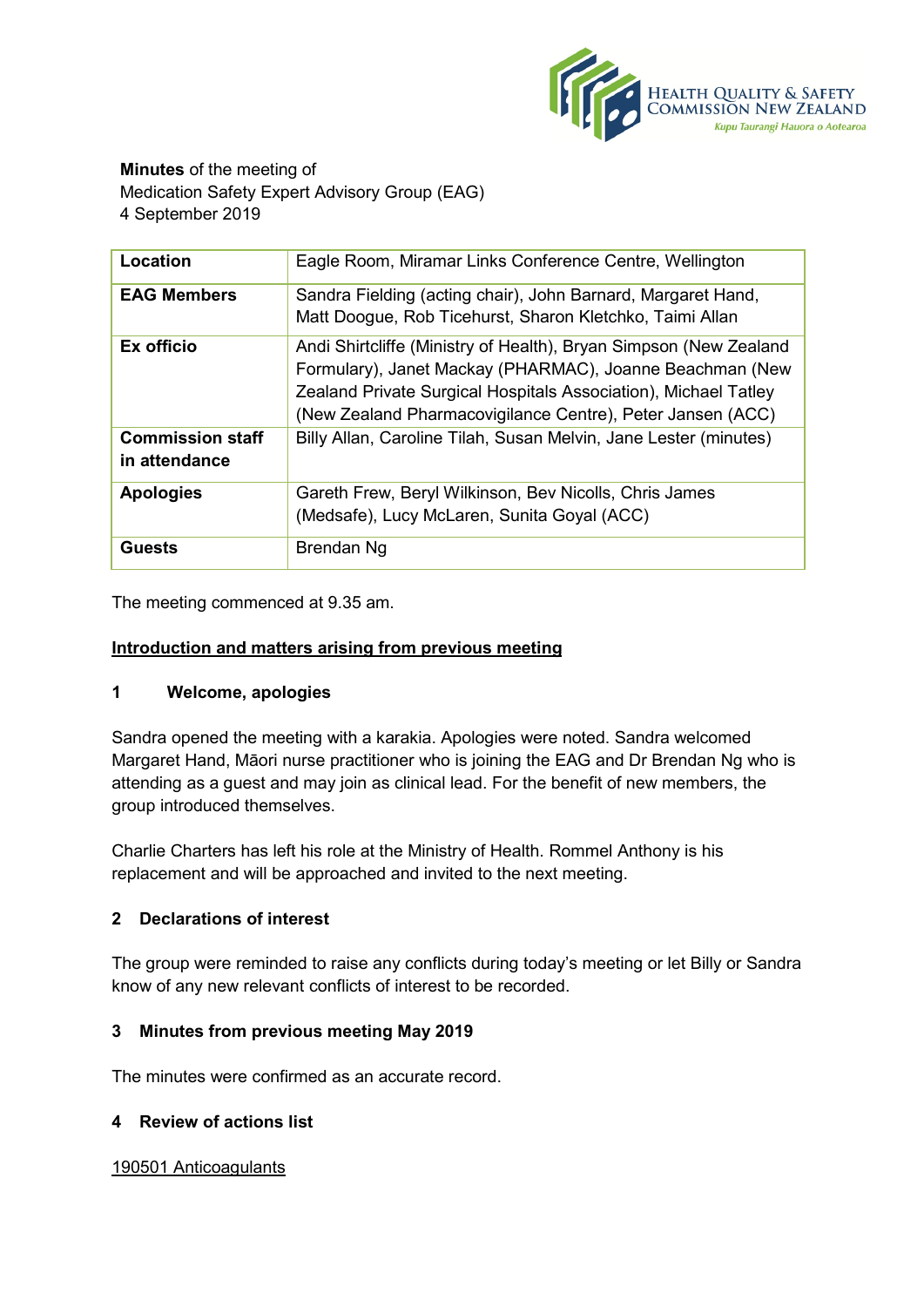See item 14. Peter noted that ACC would like to be involved in the working group.

# 190502 Health and Disability Commissioner (HDC) report on medication errors – summary of key messages

Complete.

190503 National Medication Chart review See item 10.

### 190504 Data and digital updates

Complete. Shayne Hunter, Ministry of Health, has been invited to the EAG meeting on 26 February 2020. For information, Billy tabled the formal response from Shayne regarding SNOMED CT and READ code decommissioning. The date by which this to be completed is unknown. There were no further comments or discussion.

### 190506 National medical warnings

This has been discussed with the Ministry's identity and eligibility, national digital services team. Survey questions have been drafted and will be distributed via an electronic platform through district health board (DHB) quality and risk managers.

### 190507 and 190508 Patient transfers to aged residential care facilities

In progress. A questionnaire has been drafted to survey DHBs to ascertain current practice, challenges, and examples of solutions for medication management when patient care is transferred.

### 190201 Medicine alert groupings

Chris James will be asked to provide an update by email, or at the next meeting.

# 190206 Application to PHARMAC for a range of funded oral syringes for administration of oral liquid medicines

See item 17.

### 180501 Alert 17 Alteplase and Tenecteplase

One DHB hospital has not sent their completed action plan. It was agreed to remove the item as this is not going to progress.

### **5 Review of terms of reference (paper)**

Sandra tabled the draft terms of reference (ToR) which incorporates feedback from the last EAG meeting and from internal review at the Commission. Sandra presented a summary of the purpose and intent of the ToR:

- key role of shining the light on medication safety issues as they emerge and responding to trends and challenges relating to medication safety and health equity
- work across the sector at both a strategic and operational level
- be available, responsible and accountable to the sector and the Commission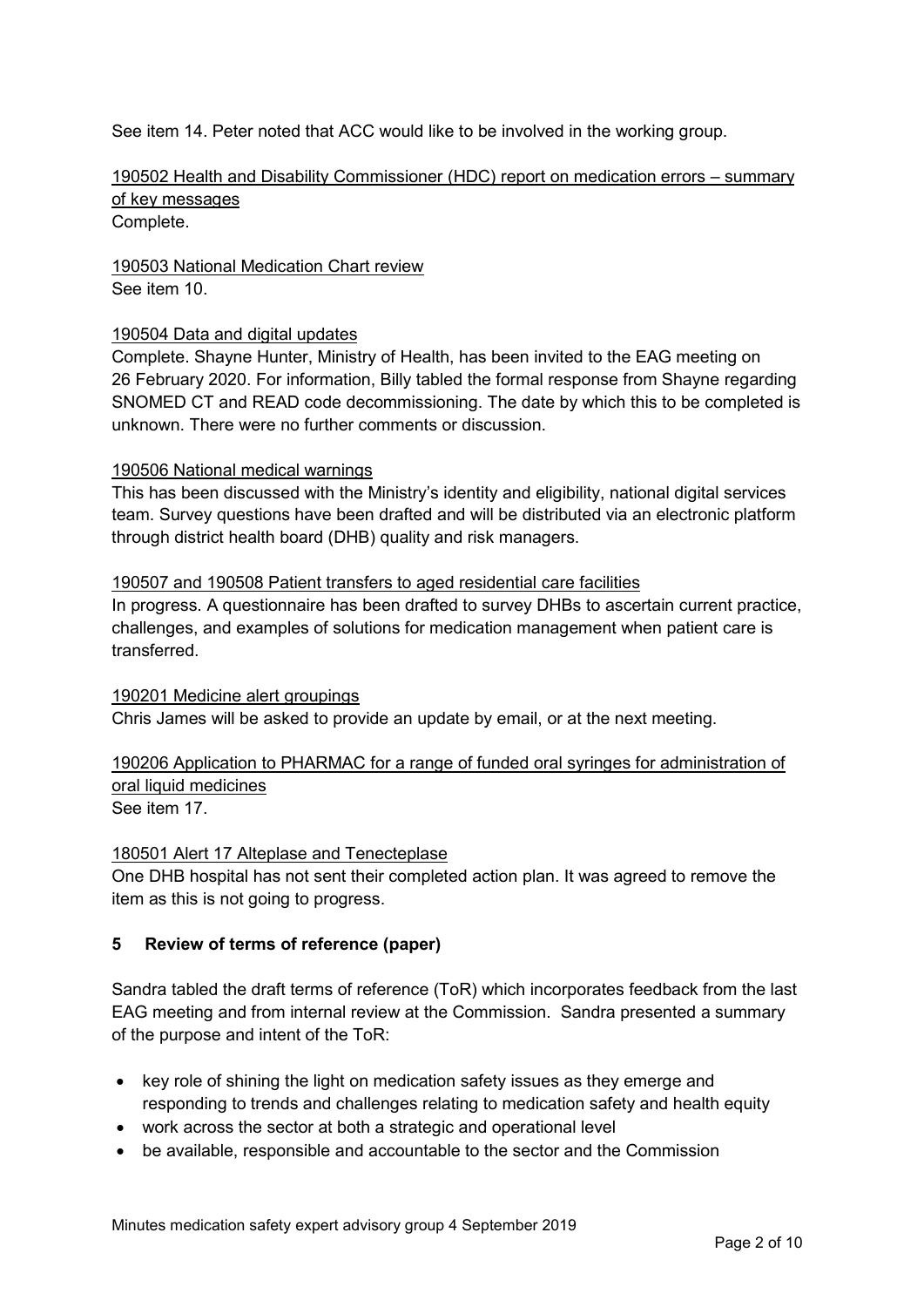• collaborate as a group and establish links across networks with an interest in medication safety.

Sandra asked the EAG whether the ToR accurately conveyed their understanding of the purpose, focus, scope and authority, noting in particular the invitation for the ex-officio representatives to be full members of the EAG.

The ToR explicitly requests the demonstration of network links by the consumer and Māori representative members, and by inference does not expect the same of all members. The EAG agreed that it should be expected of all members to demonstrate their network links, be proactive in engaging with these networks, and demonstrate their commitment to consumers and equity for Māori.

The EAG discussed the status and responsibilities of being an ex-officio or full member and their ability to contribute to discussions and decision-making. Most of the ex-officio representatives and a number of the members, felt it was essential to retain the ex-officio status. This enables them to maintain independence and the ability to represent the stance of a stakeholder agency while still participating actively at all levels in the EAG.

An online definition of 'ex-officio members' specifies that the term denotes only how one becomes a member of a body (by virtue of holding another office). Unless specifically stated in regulations or bylaws, the rights of an ex-officio member are the same as other members. It was suggested that it could be thus defined in the ToR and ex-officio representatives given the same rights as other members without losing their independence or the status of representing an organisation.

Sandra thanked everyone for the feedback and the EAG asked the medication safety team to further refine the ToR to:

- clearly include all members' roles in the membership list
- strengthen the focus on equity
- include engagement with consumer and Māori representatives in working groups
- define the process of decision making / voting and related membership distinction
- define the membership rights as being for both members and ex-officio members.

**Action:** The Commission medication safety team to revise and circulate the ToR.

# **6 HDC decision in case 17HDC00191**

In this decision, the HDC recommends 'that PHARMAC, Medsafe and the Health Quality & Safety Commission incorporate adequate education to the sector with the launch of new drugs that have both the potential for significant hazard and the potential for very widespread use by non-specialists'. Billy asked for comment on whether this was the responsibility of the EAG and, if so, what the approach should be.

The EAG discussed whether potential harm can be anticipated, depending on the completeness and availability of information for a new medicine. Potentially, there is some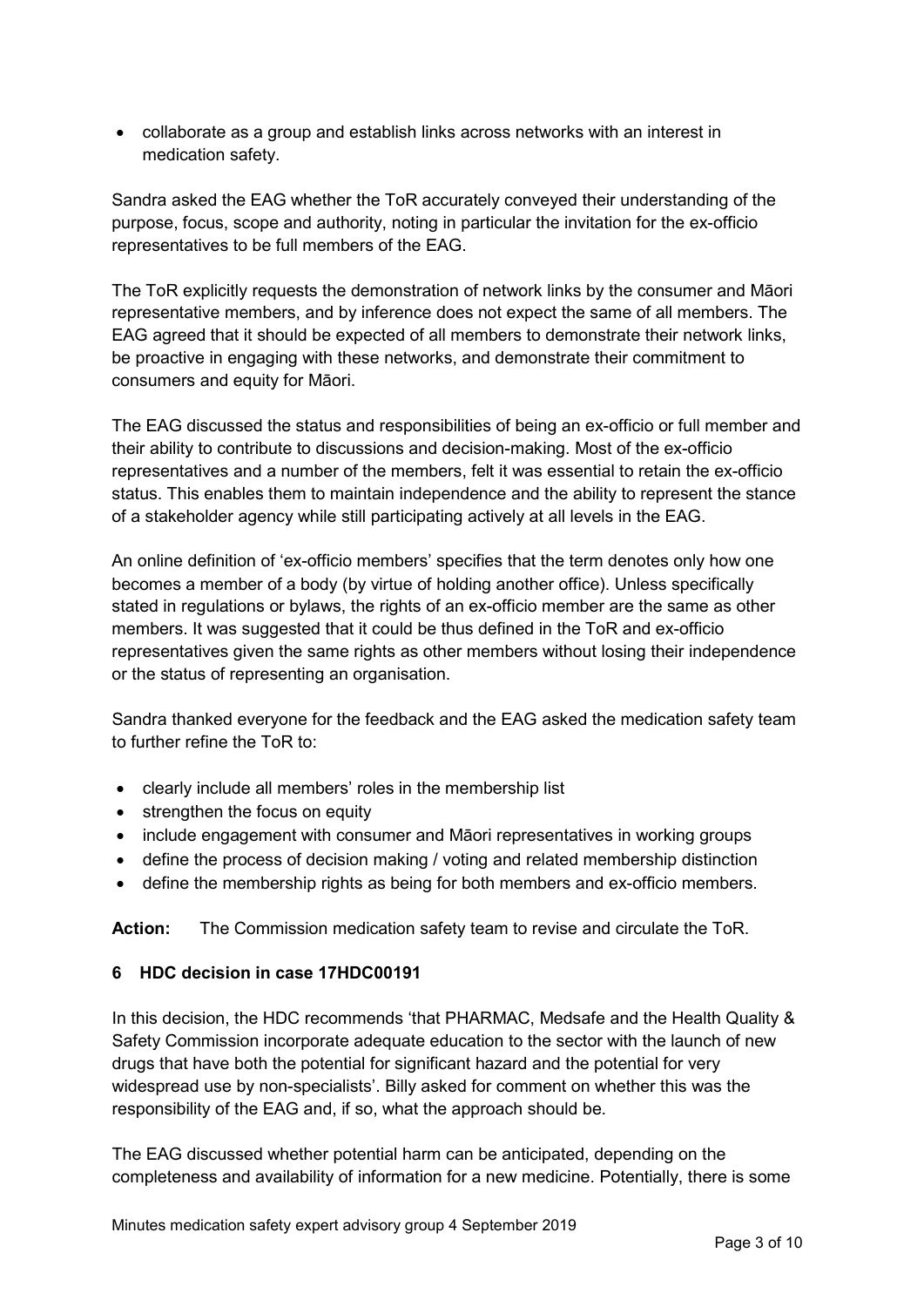ability for the agencies referred to in the HDC recommendation to provide guidance that focuses on the safe introduction and use of new medicines, in the form of:

- clinical stewardship and / or a latent risk assessment tool to be utilised by PHARMAC (or other relevant committees) in the decision-making process.
	- o ACC would be keen to be involved.
	- $\circ$  the EAG could ask PHARMAC to work on their behalf to provide a tool for stewardship.
	- $\circ$  the tool would not stop decisions from being made, but would identify potential risks in terms of the decision and the required risk mitigation strategies.

The role or potential role of a committee to review new medicines and decide which might need further information or risk assessment. However, on discussion it was identified that there are too many new medicines to review and consider in a timely way and a medicine funding application to PHARMAC does not provide clarity on if, or when, a medicine may be funded. It was agreed that the role and responsibilities for medicines regulation and funding are already defined elsewhere and the EAG does not have the mandate to get involved.

Clarification was sought on the current process to reduce potential harm when introducing a new medication. Janet summarised the activities PHARMAC often undertakes to support the funding of a new medicine and reflected on the circumstances of the funding of dabigatran (which was the subject of the HDC case). She noted that PHARMAC have decided not to respond to the HDC but agreed they would be willing to discuss incorporating a tool that could provide risk assessment when there are sentinel medicines being considered for funding.

In terms of incorporating 'adequate education to the sector' it was felt that education alone is inadequate, or not particularly effective in mitigating risk or changing behaviour when there is a new high alert medicine. Information is available, but accessibility, dissemination and uptake are ongoing issues.

NZ Formulary is available as a repository of information and Bryan commented that they see significant increases in website traffic when a new medicine is released. They liaise with PHARMAC, Medsafe and the Medicines Adverse Reactions Committee (MARC) to ensure they have the best knowledge and safety information available to the sector. A mechanism to alert prescribers and administrators, for example electronically, would be preferable; however, a large amount of prescribing is still manual; this is part of the wider issue of limited use of and investment in electronic prescribing.

The EAG agreed the agencies specified will meet with ACC and the Ministry to clarify the current process for implementation of new medicines and to define responsibilities, relationships between the agencies, and potential risk identification and mitigation.

**Action:** The Commission medication safety team to coordinate a meeting between agencies to discuss further.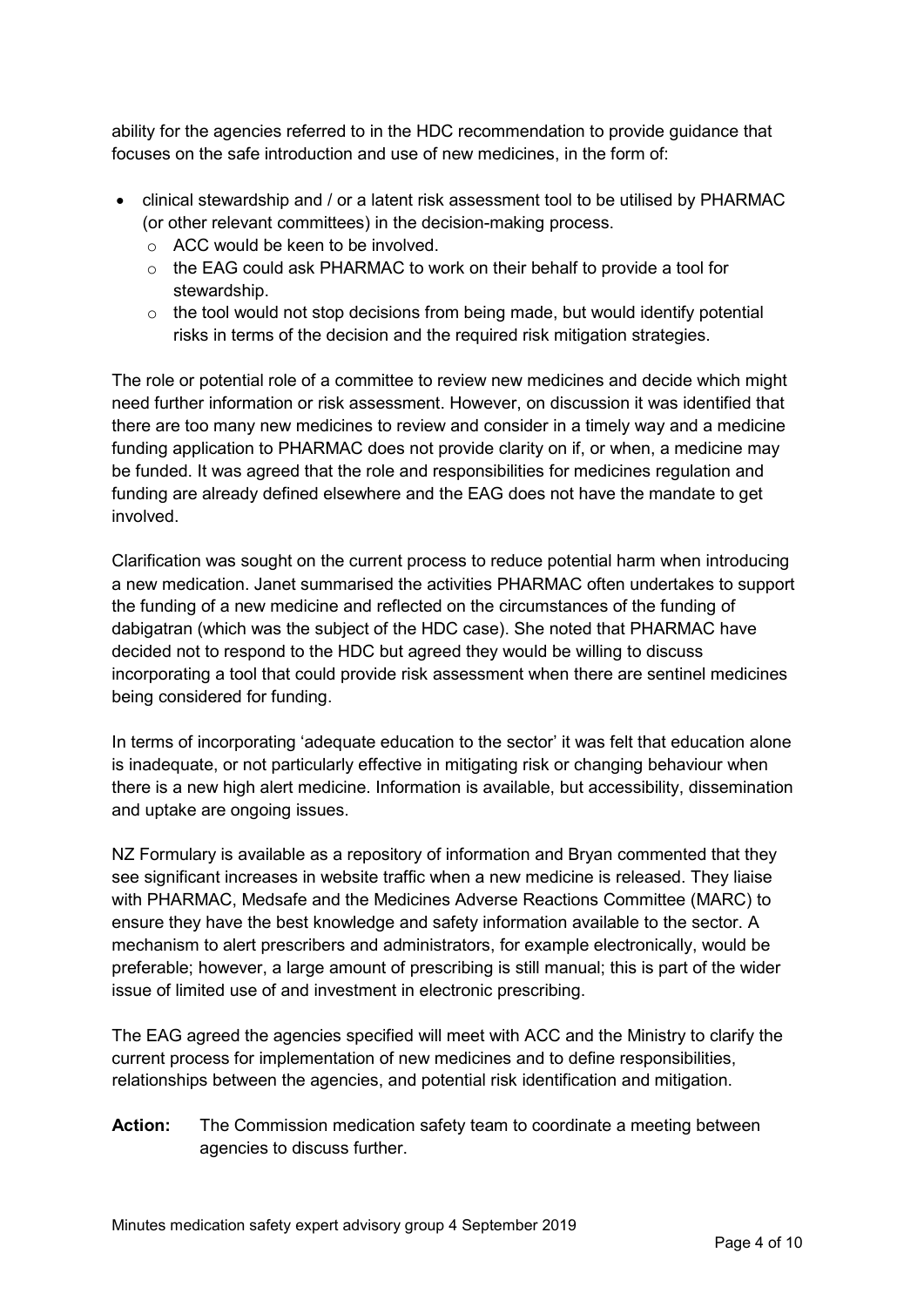# **7 Gabapentinoids (pregabalin and gabapentin)**

Billy tabled an email forwarded to him by the Medsafe pharmacovigilance team in relation to concerns with the risks of gabapentinoids and their increased use. These concerns have led to them being reclassified as controlled drugs in the United Kingdom and there is growing evidence in New Zealand of patient harm, misuse and interactions with other medicines. The email asks that the safety and effectiveness of these medicines be reviewed, discussed by MARC and a Medsafe alert applied. The EAG was asked for comment.

There is awareness of these issues relating to the use of pregabalin and gabapentin. The EAG discussed:

- re-classification as controlled drugs
- processes and costs of putting them into DHB's monitored medicines category
- difficulties in oversight, particularly in the private sector
- variations in guidelines and prescribing practices
- effectiveness as pain relief
- management by, and access to, acute and chronic pain services
- other education and resources for consumers
- an 'analgesic' stewardship programme, which could encompass gabapentinoids as well as opioids.

The EAG noted that further consideration is needed following investigation of the response or actions by Medsafe and MARC.

**Action:** Billy to contact Medsafe and MARC and investigate their response.

# **8 Sodium valproate in people of child bearing potential (paper)**

Billy tabled a report on the dispensing volumes of sodium valproate in women from 2009 to 2018. There is a risk of foetal anticonvulsant syndrome from sodium valproate. The data indicate there is still high usage in people of child bearing potential and disproportionately high usage in the Māori population. Currently risk mitigation includes:

- resources for consumers and health professionals that are being reviewed by the ACCled foetal anticonvulsant syndrome group (FACSNZ)
- petitions to the health select committee to request an inquiry and a registry of use
- highlighting the need for prescribers and dispensers to inform consumers and consider risk mitigation strategies around contraception or pregnancy decision-making
- discussions within FACSNZ about having balanced conversations regarding the 'greater risk' versus treatment benefit
- use of the Conporto event detection and mitigation programme to alert and provide guidance to prescribers and pharmacists on advising two forms of contraception to people of child bearing potential prescribed sodium valproate.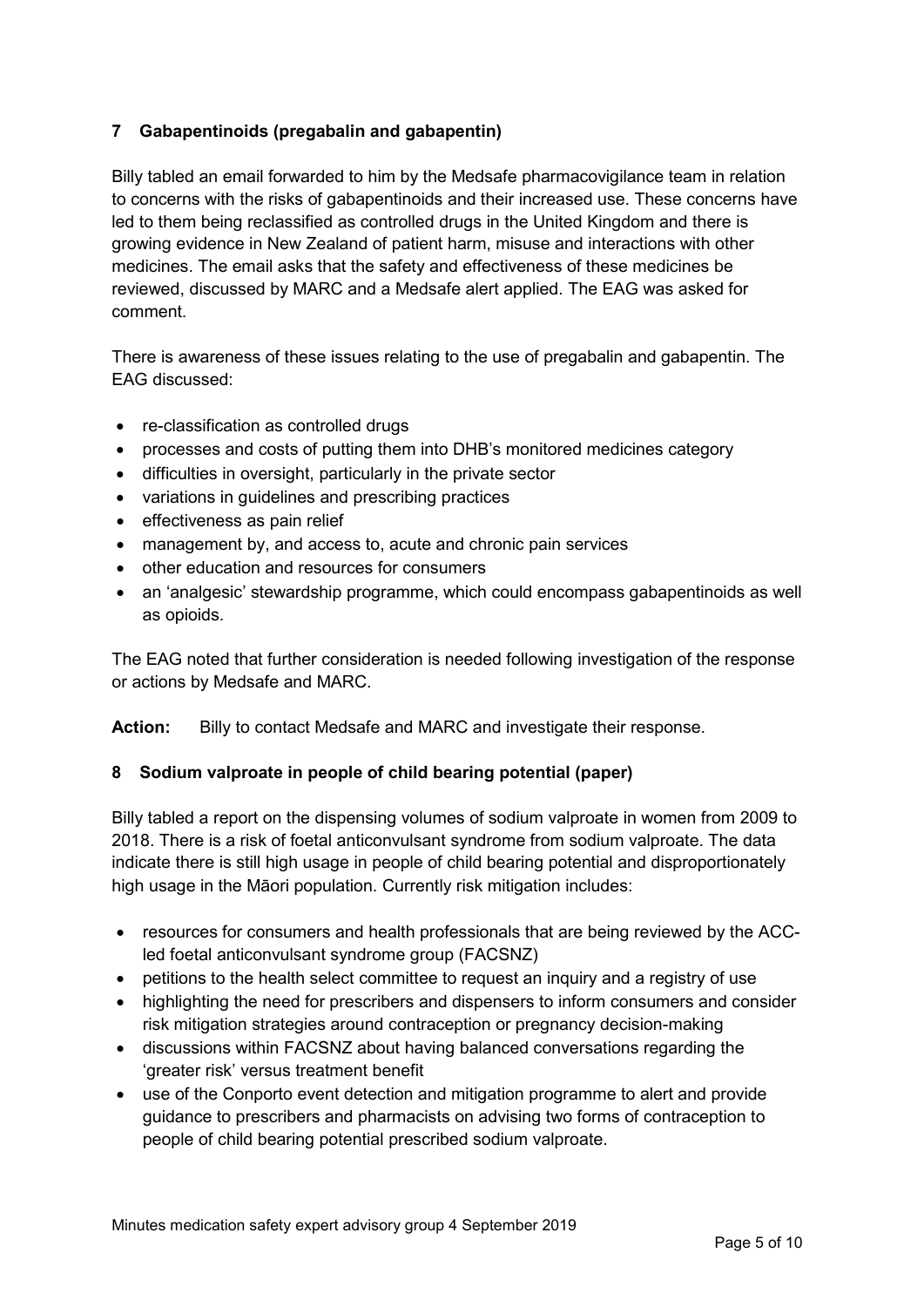Potential further risk mitigation could include:

- an electronic alert or mandate or expectation that the risk is discussed between pharmacist and consumer (the 'contraceptive conversation')
- consumer consultation about what constitutes a real and appropriate conversation and what might work in terms of a contract or agreement as part of that conversation
- warning labels on the medication pharmacy label vendors can do this if directed and are usually directed in this way by the Medical Council of New Zealand or the Pharmaceutical Society of New Zealand
- linking the prescribing and dispensing of sodium valproate with access to and consultation about contraception
- enforcing documentation that must be completed to show that the conversation about risk has occurred
- prescribing or competency assessments; a common curriculum by the responsible authorities
- investigation into what is happening between primary care and mental health in managing co-prescribing and consumer information.

Issues discussed included:

- an electronic alert or warning label could cause pharmacy or the consumer to stop medication inappropriately
- conversations at general practice level about contraception are known to be poor; adding this into the conversation adds further complications
- limited access to information at the point of prescribing; prescribers are unaware of coprescribing or risks unless they are referring to NZ Formulary or other sources of information
- prescriber's preparation and education
- knowledge gaps and lack of connection between areas of health care delivery eg, mental health and general practice.

Peter noted that ACC want to work across the sector on this. They have accepted a number of claims, which indicates that these conversations are not happening reliably. Claims relating to the use of sodium valproate are expected to increase following the high court decision which threw out the exclusion of foetal anticonvulsant syndrome being classified as an ordinary consequence of treatment. Peter thanked Billy for his work on the paper and asked if he can share it with FACSNZ.

The EAG agreed that a cautionary advisory label from NZ Formulary was a valid option if it is carefully worded. Andi and Bryan will discuss this further.

The EAG agreed that current actions are not enough and further analysis of the data and understanding of the issues should be pursued. FACSNZ will be invited to a future EAG meeting to discuss how the EAG can support or endorse their work.

**Action:** Billy will send Peter a copy of the sodium valproate use in people of child bearing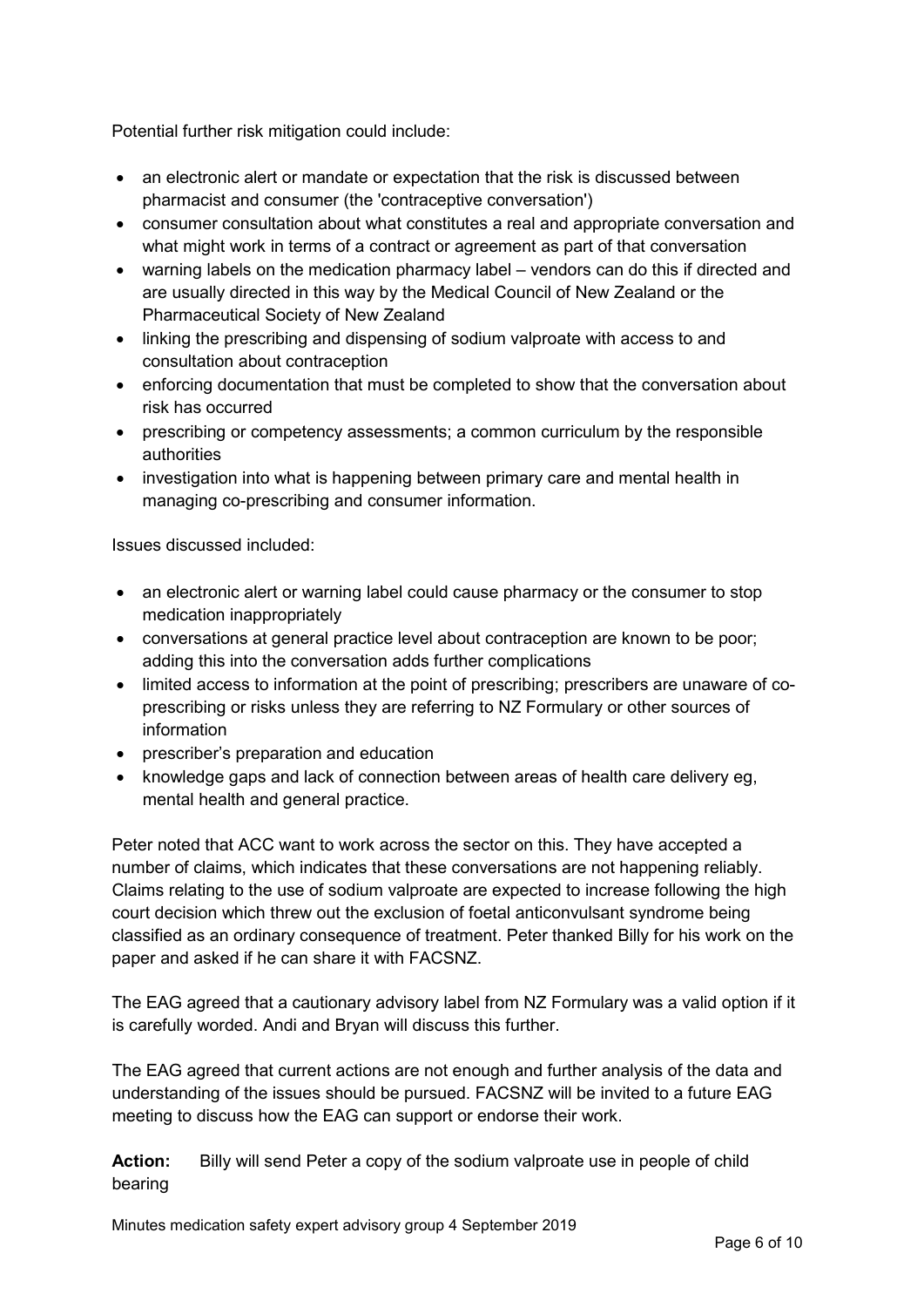potential paper.

Action: Bryan and Andi to discuss wording options for a cautionary label. **Action:** Billy to invite FACSNZ to present to the EAG.

## **9 National Medication Chart review**

Billy presented a mock-up of the chart with the proposed changes. The most significant change is the placement of the allergies section inside the chart rather than on the front cover. This is so it is visible to prescribers, administrators and pharmacists when prescribing, administering or reviewing prescribed medicines.

The movement of the allergies section was considered useful. The title of the section was debated and it was decided it would remain as is; the term 'allergies' can mean both medication and food-related allergies and it is important to have both. The size of the section has decreased and the EAG suggested the size be increased and the section split into two columns. This could be achieved by moving the non-administration codes or recommended administration times to the front page.

The EAG agreed that the change was not significant enough to require a pilot of the revised chart. DHBs will receive feedback with a summary of the suggested changes, including those that have been incorporated into the revised chart and those that weren't and the reasoning for the decisions.

## **10 Terlipressin salt vs base strength description**

Rob had been contacted by David Mitchell, NZULM, with a concern that a new supplier has applied to register and market a terlipressin product described as 0.85 mg strength (base) which is identical to the current version on the market that is described as 1 mg strength (acetate).

Prescribing and dosing issues occurred in 2014 when a terlipressin product had a packaging change that described it as 0.85 mg strength (base). There was push back from the medication safety community who worked with the local sponsor and Medsafe to have the packaging returned to the 1 mg strength description.

It was discussed whether consistency with the international market or standards should dictate the New Zealand market. Consistency is important but this is less of an issue with new products. The concern is when a supplier is retrospectively applying a variant strength description to a well-established and known medicine.

Rob presented this item for noting only, to make the EAG aware that issues with this type of product could potentially recur. The current steps for application and supply of a new product include NZULM and NZ Formulary so there are opportunities to identify similar issues but there are some gaps in the process.

Rob has contacted Medsafe and will contact them again as no response or decision has been received regarding this new terlipressin product.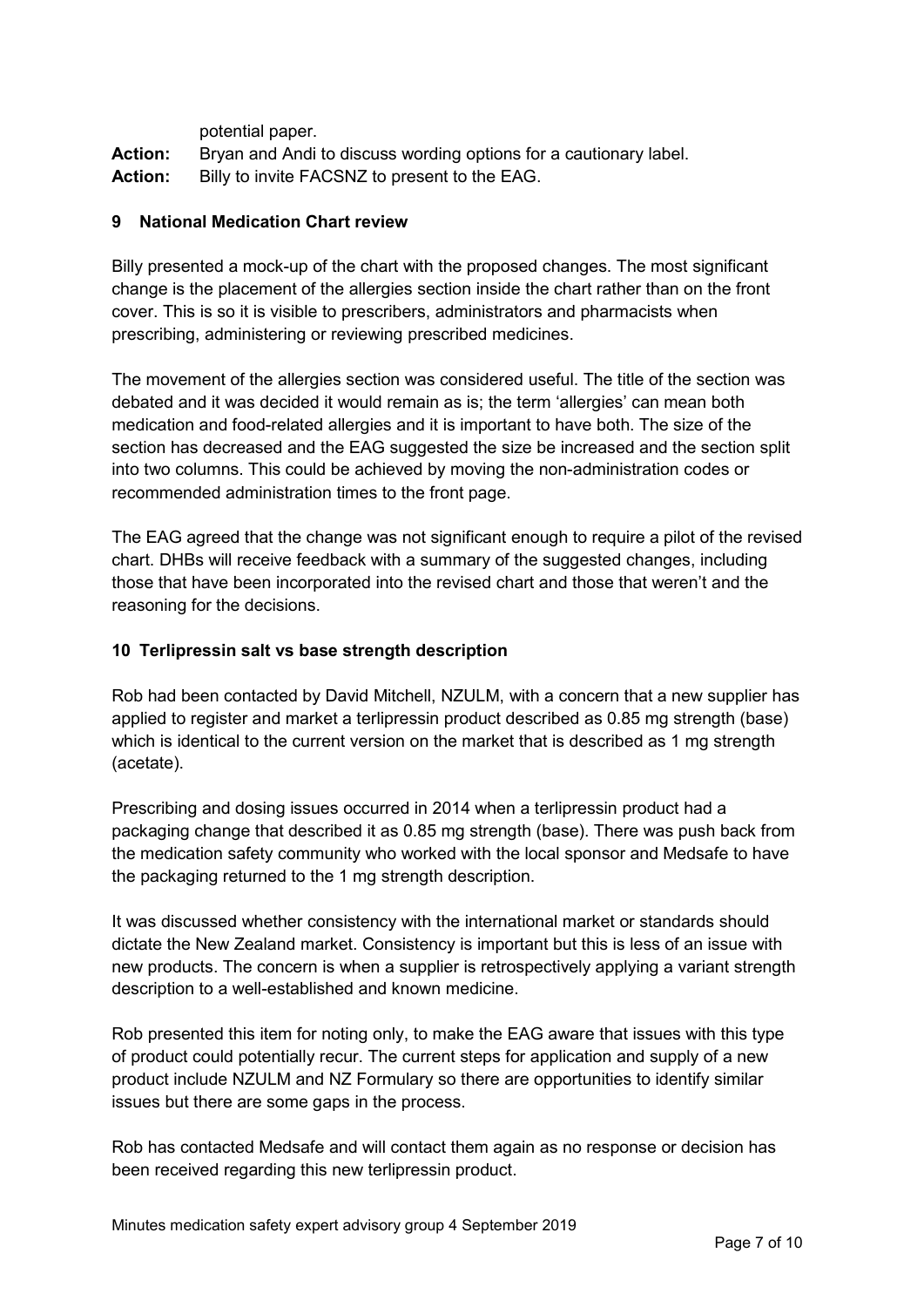**Action:** Rob to contact Medsafe for an update or response to the terlipressin concerns.

## **11 NZePS update (paper)**

In the absence of a representative from the Ministry's medicines management digital services team, Billy tabled a paper providing an update on New Zealand ePrescription Service (NZePS) use in general practice and community pharmacy. The paper was for information and discussion.

Overall, rollout and usage of the NZePS is slow and is slowing progress of other medication safety initiatives. Funding for systems updates to integrate with NZePS is still a barrier for most providers. Orion has been approached and they indicated that it is a big piece of work that is planned but is not a high priority. Orion would like providers to transition to their new product; however, there hasn't been any assurance that NZePS has been considered as part of this transition.

The EAG discussed formally providing recommendations to the Ministry of the value of NZePS, particularly in terms of patient safety. The EAG could ask the Ministry to use their influence to find out why this isn't a priority, guide vendors via their contracting processes and set standards and expectations.

### New universal frontline mental health service

Taimi informed the EAG that a new universal frontline mental health service is being established, which is expected to help 325,000 people with mild to moderate mental health and addiction needs by 2023/24. A request for proposal (RFP) is being developed. Taimi suggested that the RFP process could be used to make medication safety a priority, by including reference in the demonstration of requirements for the provision of services.

The EAG thought that was a good idea. The medication safety team will send a letter to the Ministry to ask that RFPs include a commitment to the appropriate and safe use of medicines, and tenders for the provision of services demonstrate this commitment.

RFP documentation is already underway, so communication to the Ministry needs to be prompt. Andi asked the EAG to send the letter to her and she would disseminate promptly as appropriate.

**Action:** Billy to draft a letter to the Ministry regarding their RFP documentation. **Action:** Andi to disseminate the letter regarding RFP documentation.

### **12 Tall Man lettering list review**

Billy tabled the draft ToR for a working group for the review of Tall Man lettering. He asked for the EAG to indicate interest in remaining on, or joining, the working group. Billy also sought recommendations of members: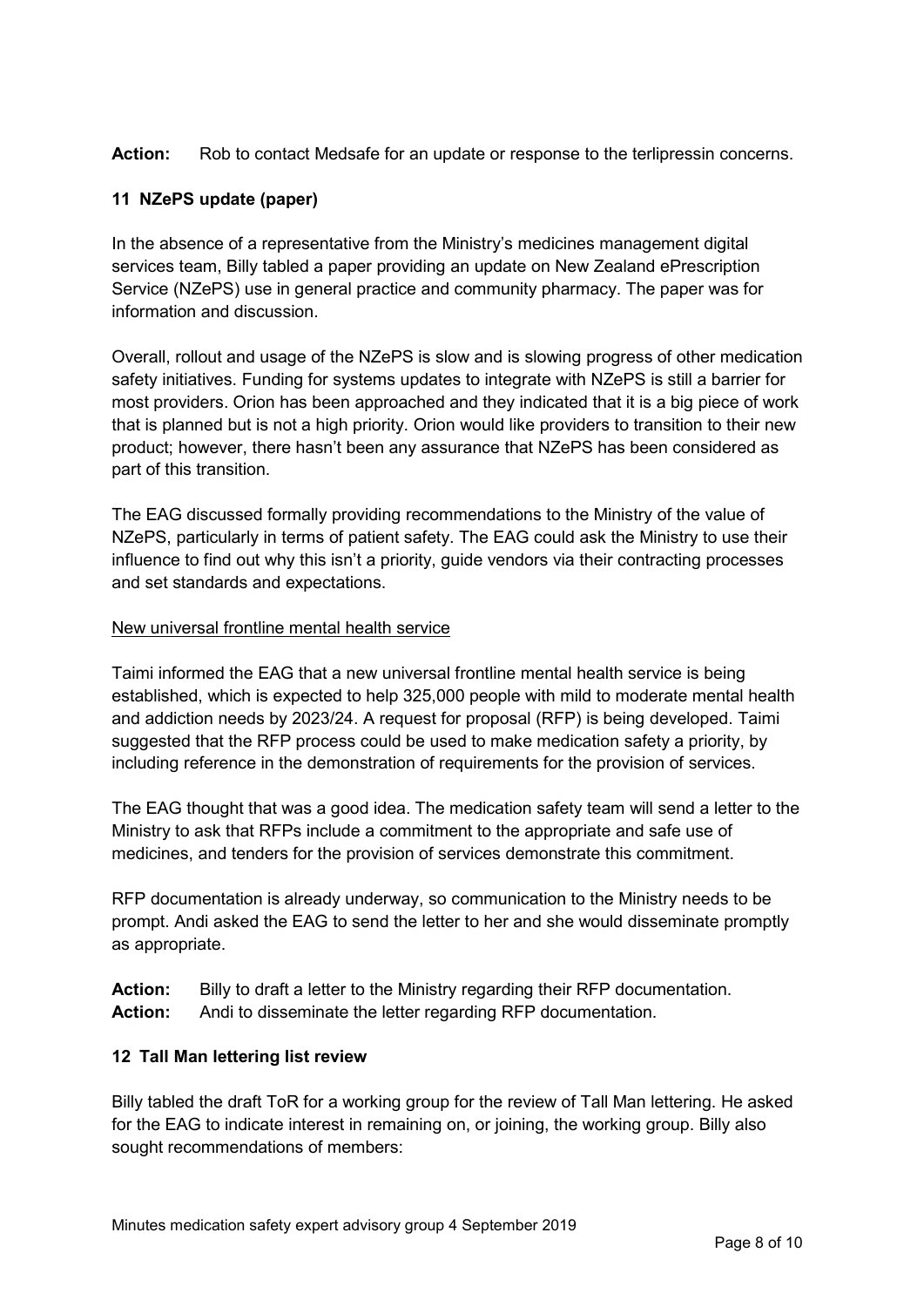- Lucy (in her absence) as a nurse representative could replace Sandra
- Rob agreed to remain on the working group
- Bryan expressed interest if needed.

**Action:** Billy to contact the other former working group members to confirm their involvement.

### **13 Anticoagulants**

Billy tabled the proposed draft ToR for the anticoagulants working group for discussion, and a driver diagram for reference and illustration. Billy asked the EAG to comment on the proposed inclusion of antiplatelets: it was agreed that they should be included. The EAG suggested representation of the following on the working group:

- quality and risk manager (existing member)
- clinical pharmacologist
- primary, secondary and tertiary hospital pharmacists
- a general practitioner, to cover the hospital-to-home transition and ongoing care
- ACC
- a haematologist with a specialist interest / nomination from the Haematology Society of Australia and New Zealand or Australasian Society of Thrombosis and Haemostasis
- VTE or haemostasis specialist nurse.

### **14 Opioid stewardship**

The literature review paper by Doris Chan (pharmacy undergraduate) was tabled alongside the proposed ToR and driver diagram for the opioid stewardship working group. Billy noted this work will not start immediately given the current workload but invited comment on the proposed papers and the membership list. The EAG suggested representation of the following on the working group:

- prescribers from public and private sector including junior doctors and anaesthetists or surgeons who undertake prescribing in private hospitals
- anaesthetics or pain specialist
- general physician
- addiction specialist
- consumer representative from the addiction sector
- Andi (Ministry of Health) indicated interest
- representation from the New Zealand Orthopaedic Association as orthopaedic services are regular prescribers of opioids
- general practitioner or psychiatrist/general practitioner
- pain service (either acute or chronic) nurse specialist
- pharmacists.

There was discussion about whether gabapentin, pregabalin, or any medicine with abuse/addiction potential, should be included in this work. No conclusion was reached.